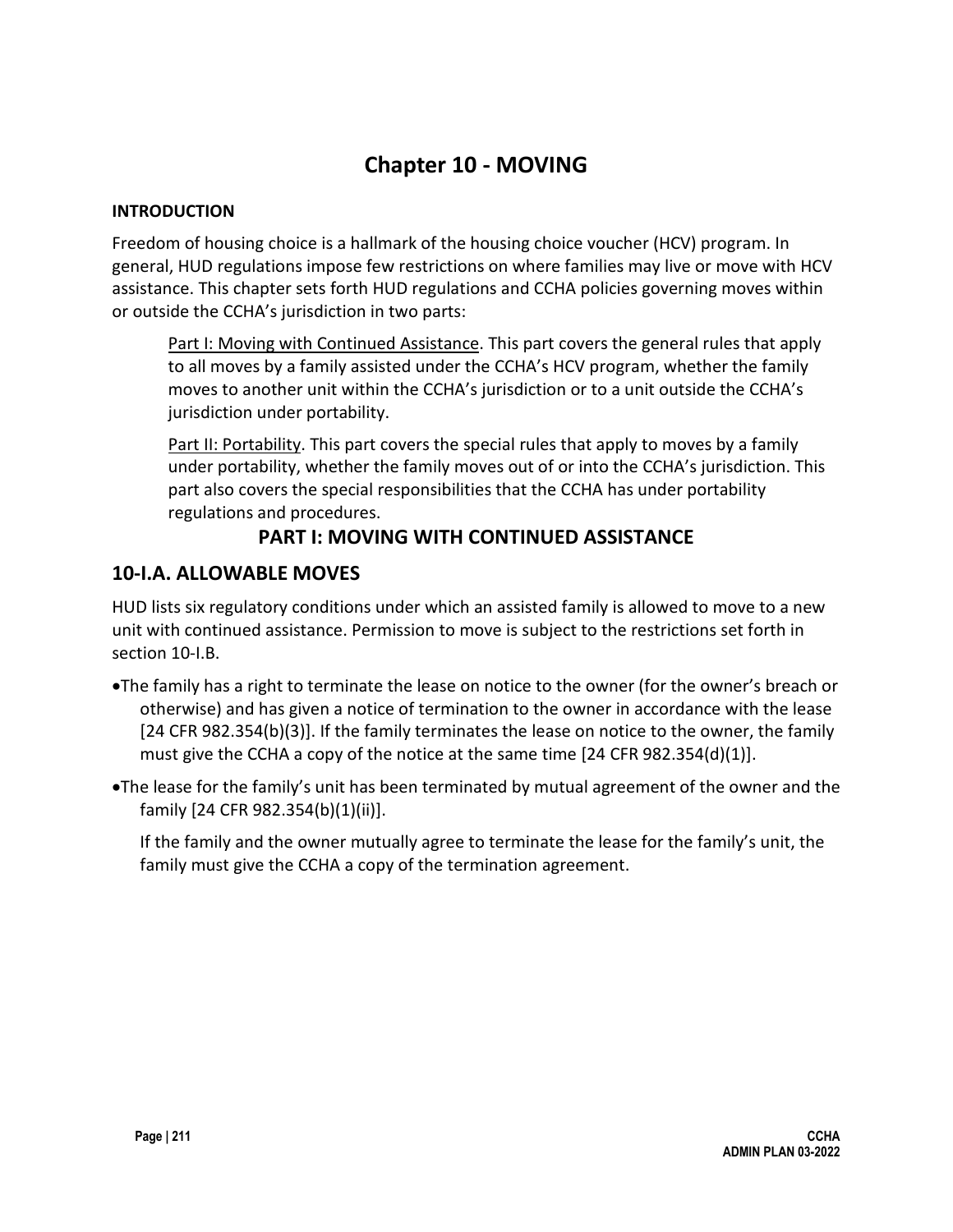- •The owner has given the family a notice to vacate, has commenced an action to evict the family, or has obtained a court judgment or other process allowing the owner to evict the family [24 CFR 982.354(b)(2)]. The family must give the CCHA a copy of any owner eviction notice [24 CFR 982.551(g)].
	- •The family or a member of the family is or has been the victim of domestic violence, dating violence, sexual assault, or stalking and the move is needed to protect the health or safety of the family or family member [24 CFR 982.354(b)(4)]. This condition applies even when the family has moved out of its unit in violation of the lease, with or without prior notification to the CCHA, if the family or family member who is the victim reasonably believed that he or she was imminently threatened by harm from further violence if he or she remained in the unit [24 CFR 982.354(b)(4), 24 CFR 982.353(b)]. The CCHA must adopt an emergency transfer plan as required by regulations at 24 CFR 5.2007(e).

If a family requests permission to move with continued assistance or for an external transfer to another covered housing program operated by the CCHA based on a claim that the move is necessary to protect the health or safety of a family member who is or has been the victim of domestic violence, dating violence, sexual assault, or stalking, the CCHA will request that the resident request the emergency transfer using form HUD-5383, and the CCHA will request documentation in accordance with section 16-IX.D of this plan.

The CCHA reserves the right to waive the documentation requirement if it determines that a statement or other corroborating evidence from the family or family member will suffice. In such cases the CCHA will document the waiver in the family's file.

The CCHA may choose to provide a voucher to facilitate an emergency transfer of the victim without first terminating the assistance of the perpetrator.

Before granting an emergency transfer, the CCHA will ensure the victim is eligible to receive continued assistance based on the citizenship or immigration status of the victim.

The CCHA has adopted an emergency transfer plan, which is included as Exhibit 16-3 to this plan and discusses external transfers to other covered housing programs.

- •The CCHA has terminated the HAP contract for the family's unit for the owner's breach [24 CFR 982.354(b)(1)(i)].
- •The CCHA determines that the family's current unit does not meet the HQS space standards because of an increase in family size or a change in family composition. In such cases, the CCHA must issue the family a new voucher, and the family and CCHA must try to find an acceptable unit as soon as possible. If an acceptable unit is available for the family, the CCHA must terminate the HAP contract for the family's old unit in accordance with the HAP contract terms and must notify both the family and the owner of the termination. The HAP contract terminates at the end of the calendar month that follows the calendar month in which the CCHA gives notice to the owner. [24 CFR 982.403(a) and (c)]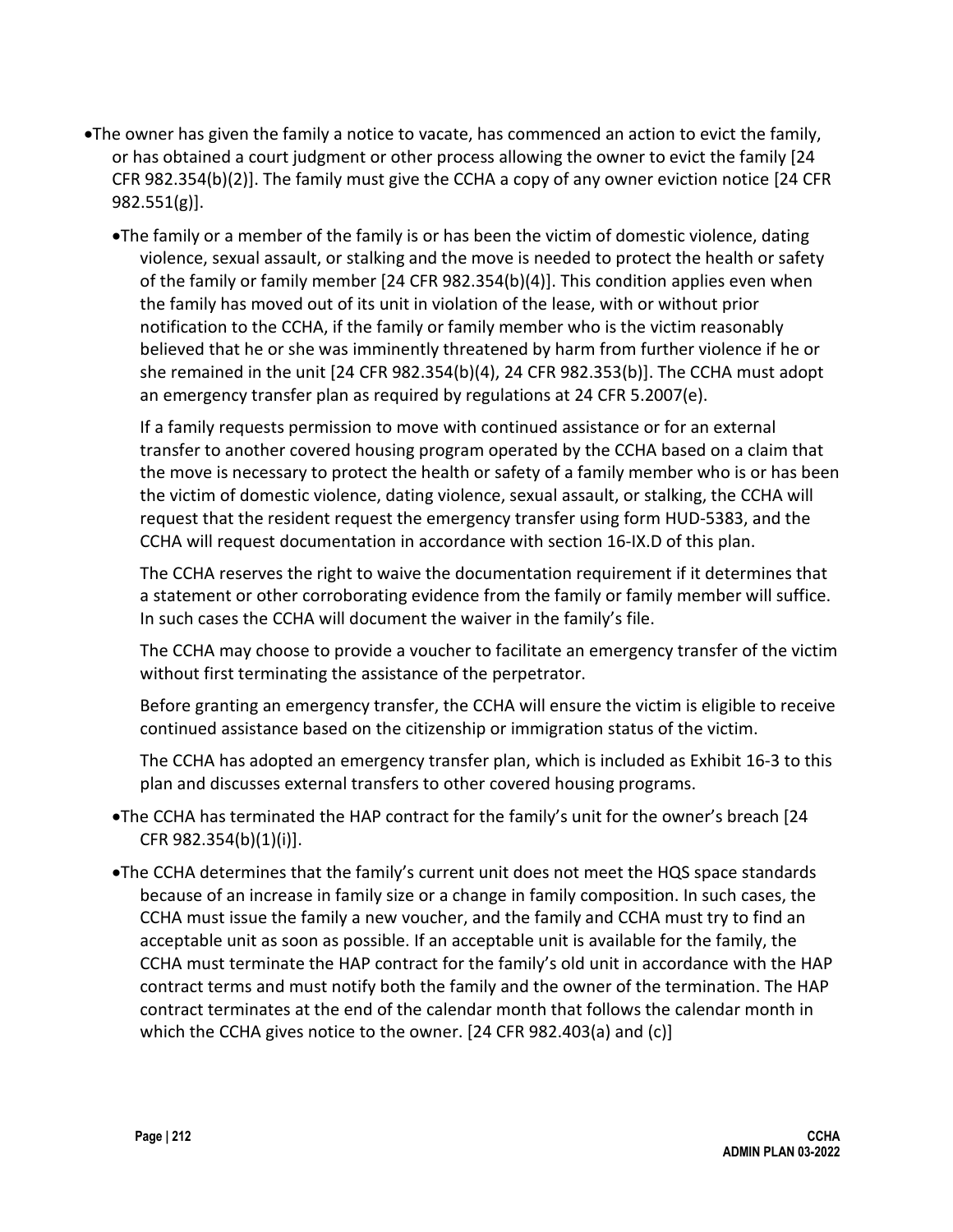# **10-I.B. RESTRICTIONS ON MOVES**

A family's right to move is generally contingent upon the family's compliance with program requirements [24 CFR 982.1(b)(2)]. HUD specifies two conditions under which a CCHA may deny a family permission to move and two ways in which a CCHA may restrict moves by a family.

#### **Denial of Moves**

HUD regulations permit the CCHA to deny a family permission to move under the following conditions:

#### *Insufficient Funding*

The CCHA may deny a family permission to move either within or outside the CCHA's jurisdiction if the CCHA does not have sufficient funding for continued assistance [24 CFR 982.354(e)(1)]. However, Notice PIH 2016-09 significantly restricts the ability of CCHAs to deny permission to move due to insufficient funding and places further requirements on CCHAs regarding moves denied due to lack of funding. The requirements found in this notice are mandatory.

The CCHA will deny a family permission to move on grounds that the CCHA does not have sufficient funding for continued assistance if (a) the move is initiated by the family, not the owner or the CCHA; (b) the CCHA can demonstrate that the move will, in fact, result in higher subsidy costs (c) the CCHA can demonstrate, in accordance with the policies in Part VIII of Chapter 16, that it does not have sufficient funding in its annual budget to accommodate the higher subsidy costs; and (d) for portability moves, the receiving CCHA is not absorbing the voucher.

If the CCHA does not have sufficient funding for continued assistance, but the family must move from their unit (e.g., the unit failed HQS), the family may move to a higher cost unit if the move is within the CCHA's jurisdiction. The CCHA, however, will not allow the family to move under portability in this situation if the family wishes to move to a higher cost area.

For both moves within the CCHA's jurisdiction and outside under portability, the CCHA will not deny a move due to insufficient funding if the CCHA previously approved the move and subsequently experienced a funding shortfall if the family cannot remain in their current unit. The CCHA will rescind the voucher in this situation if the family will be allowed to remain in their current unit.

The CCHA will create a list of families whose moves have been denied due to insufficient funding. The CCHA will keep the family's request open indefinitely, and when funds become available, the families on this list will take precedence over families on the waiting list. The CCHA will use the same procedures for notifying families with open requests to move when funds become available as it uses for notifying families on the waiting list (see section 4-III.D).

The CCHA will inform the family of its policy regarding moves denied due to insufficient funding in a letter to the family at the time the move is denied.

#### *Grounds for Denial or Termination of Assistance*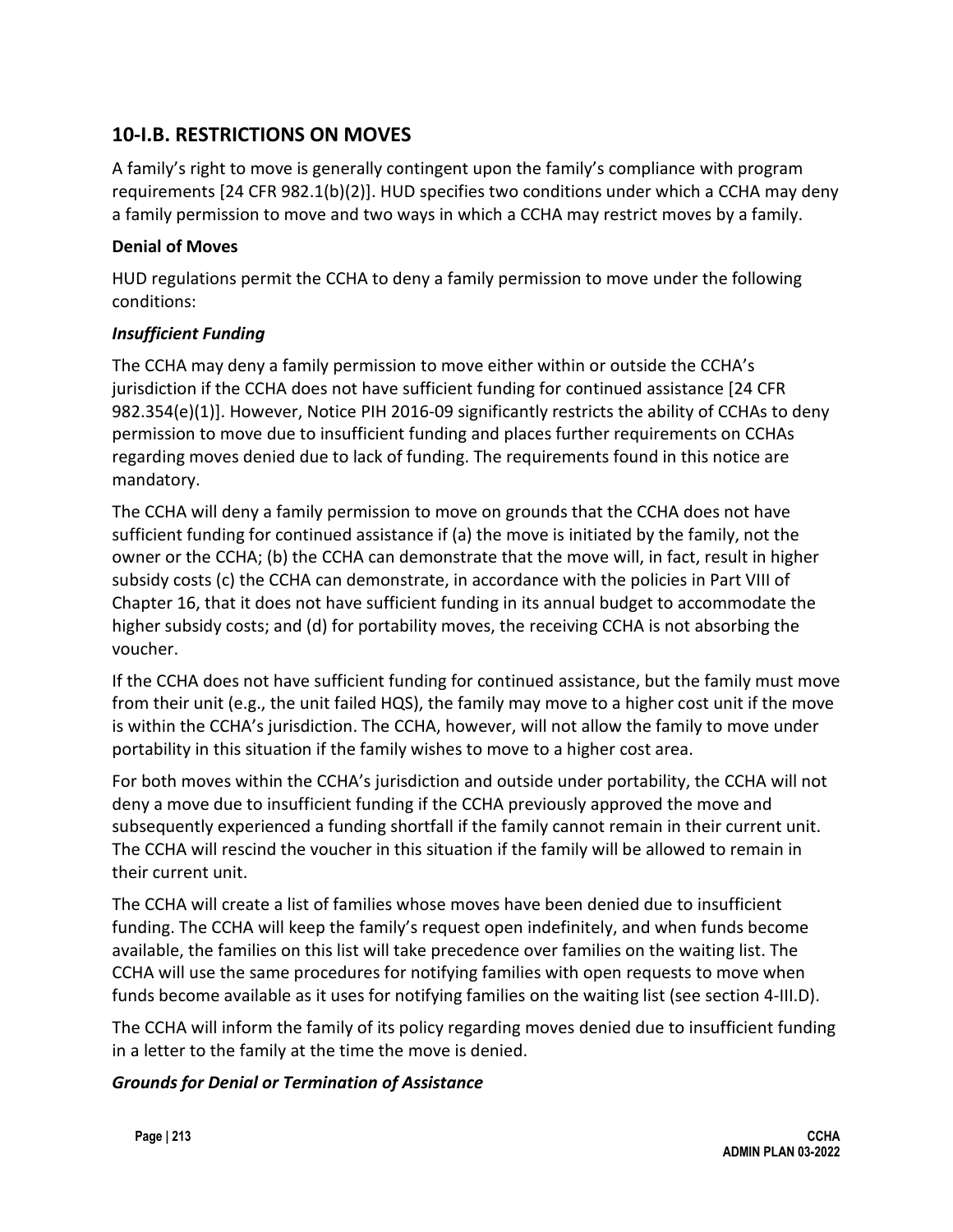The CCHA may deny a family permission to move if it has grounds for denying or terminating the family's assistance [24 CFR 982.354(e)(2)].

If the CCHA has grounds for denying or terminating a family's assistance, the CCHA will act on those grounds in accordance with the regulations and policies set forth in Chapters 3 and 12, respectively. In general, it will not deny a family permission to move for this reason; however, it retains the discretion to do so under special circumstances.

### **Restrictions on Elective Moves [24 CFR 982.354(c)]**

HUD regulations permit the CCHA to prohibit any elective move by a participant family during the family's initial lease term. They also permit the CCHA to prohibit more than one elective move by a participant family during any 12-month period. However, such prohibitions, if adopted, do not apply when the family or a member of the family is or has been the victim of domestic violence, dating violence, sexual assault, or stalking and the move is needed to protect the health or safety of the family or family member. (For the policy on documentation of abuse, see section 10-I.A.) In addition, the CCHA may not establish a policy permitting moves only at reexamination [Notice PIH 2016-09].

The CCHA will deny a family permission to make an elective move during the family's initial lease term. This policy applies to moves within the CCHA's jurisdiction or outside it under portability.

The CCHA will also deny a family permission to make more than one elective move during any 12-month period. This policy applies to all assisted families residing in the CCHA's jurisdiction.

The CCHA will consider exceptions to these policies for the following reasons: to protect the health or safety of a family member (e.g., lead-based paint hazards, domestic violence, witness protection programs), to accommodate a change in family circumstances (e.g., new employment, school attendance in a distant area), or to address an emergency situation over which a family has no control.

In addition, the CCHA will allow exceptions to these policies for purposes of reasonable accommodation of a family member who is a person with disabilities (see Chapter 2).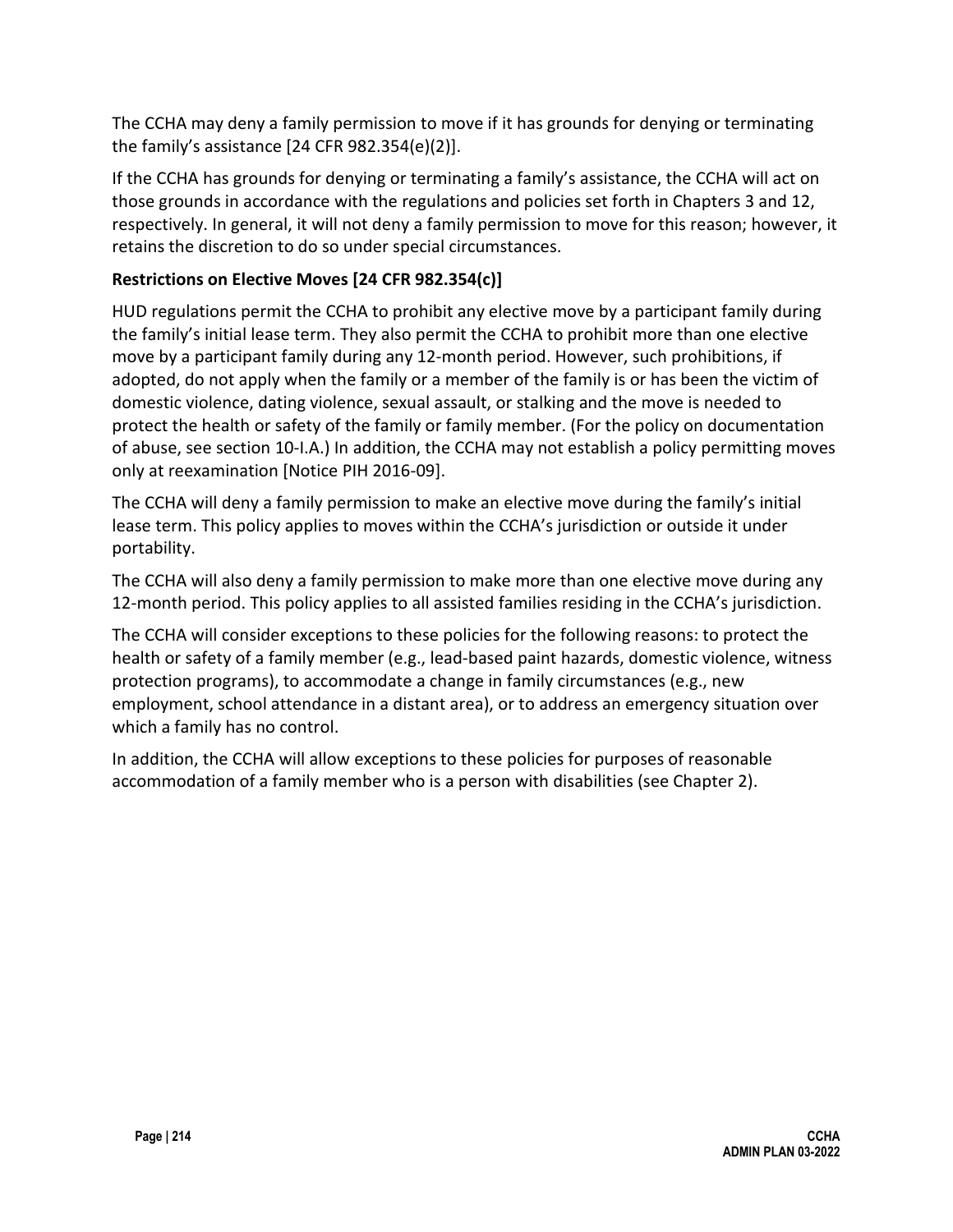# **10-I.C. MOVING PROCESS**

#### **Notification**

If a family wishes to move to a new unit, the family must notify the CCHA and the owner before moving out of the old unit or terminating the lease on notice to the owner [24 CFR 982.354(d)(2)]. If the family wishes to move to a unit outside the CCHA's jurisdiction under portability, the notice to the CCHA must specify the area where the family wishes to move [24 CFR 982.354(d)(2)]. The notices must be in writing [24 CFR 982.5].

#### **Approval**

Upon receipt of a family's notification that it wishes to move, the CCHA will determine whether the move is approvable in accordance with the regulations and policies set forth in sections 10- I.A and 10-I.B. The CCHA will notify the family in writing of its determination within 10 business days following receipt of the family's notification.

#### **Reexamination of Family Income and Composition**

For families approved to move to a new unit within the CCHA's jurisdiction, the CCHA will perform a new annual reexamination in accordance with the policies set forth in Chapter 11 of this plan.

For families moving into or families approved to move out of the CCHA's jurisdiction under portability, the CCHA will follow the policies set forth in Part II of this chapter.

#### **Voucher Issuance and Briefing**

For families approved to move to a new unit within the CCHA's jurisdiction, the CCHA will issue a new voucher within 10 business days of the CCHA's written approval to move. No briefing is required for these families. The CCHA will follow the policies set forth in Chapter 5 on voucher term, extension, and expiration. If a family does not locate a new unit within the term of the voucher and any extensions, the family may remain in its current unit with continued voucher assistance if the owner agrees and the CCHA approves. Otherwise, the family will lose its assistance.

For families moving into or families approved to move out of the CCHA's jurisdiction under portability, the CCHA will follow the policies set forth in Part II of this chapter.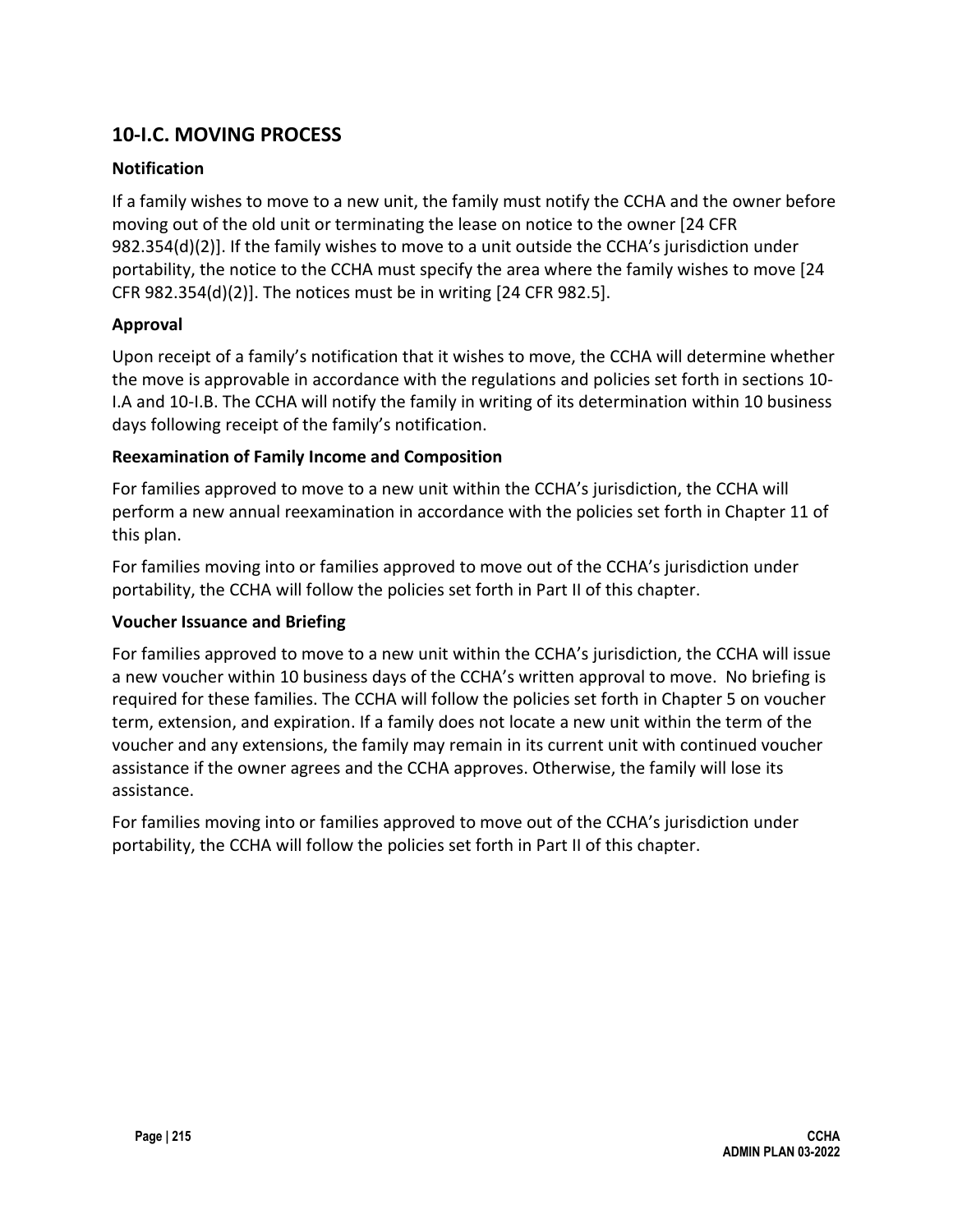### **Housing Assistance Payments [24 CFR 982.311(d)]**

When a family moves out of an assisted unit, the CCHA may not make any housing assistance payment to the owner for any month **after** the month the family moves out. The owner may keep the housing assistance payment for the month when the family moves out of the unit.

If a participant family moves from an assisted unit with continued tenant-based assistance, the term of the assisted lease for the new assisted unit may begin during the month the family moves out of the first assisted unit. Overlap of the last housing assistance payment (for the month when the family moves out of the old unit) and the first assistance payment for the new unit, is not considered to constitute a duplicative housing subsidy.

#### **Zero HAP Families Who Wish to Move [24 CFR 982.455]**

A participant who is not receiving any subsidy, but whose HAP contract is still in force, may request a voucher to move to a different unit. The CCHA must issue a voucher to move unless it has grounds to deny assistance under the program regulations. However, if the CCHA determines no subsidy would be paid at the new unit, the CCHA may refuse to enter into a HAP contract on behalf of the family.

If a zero HAP family requests to move to a new unit, the family may request a voucher to move. However, if no subsidy will be paid at the unit to which the family requests to move, the CCHA will not enter into a HAP contract on behalf of the family for the new unit.

# **PART II: PORTABILITY**

# **10-II.A. OVERVIEW**

Within the limitations of the regulations and this plan, a participant family or an applicant family that has been issued a voucher has the right to use tenant-based voucher assistance to lease a unit anywhere in the United States providing that the unit is located within the jurisdiction of a CCHA administering a tenant-based voucher program [24 CFR 982.353(b)]. The process by which a family obtains a voucher from one CCHA and uses it to lease a unit in the jurisdiction of another CCHA is known as portability. The CCHA that issues the voucher is called the **initial CCHA.** The CCHA that has jurisdiction in the area to which the family wants to move is called the **receiving CCHA.**

The receiving CCHA has the option of administering the family's voucher for the initial CCHA or absorbing the family into its own program. Under the first option, the receiving CCHA provides all housing services for the family and bills the initial CCHA for the family's housing assistance payments and the fees for administering the family's voucher. Under the second option, the receiving CCHA pays for the family's assistance with its own program funds, and the initial CCHA has no further relationship with the family. The initial CCHA must contact the receiving CCHA via email or other confirmed delivery method to determine whether the receiving CCHA will administer or absorb the initial CCHA's voucher. Based on the receiving CCHA's response, the initial CCHA must determine whether they will approve or deny the portability request [Notice PIH 2016-09].

CCHAs commonly act as both the initial and receiving CCHA because families may move into or out of their jurisdiction under portability. Each role involves different responsibilities. The CCHA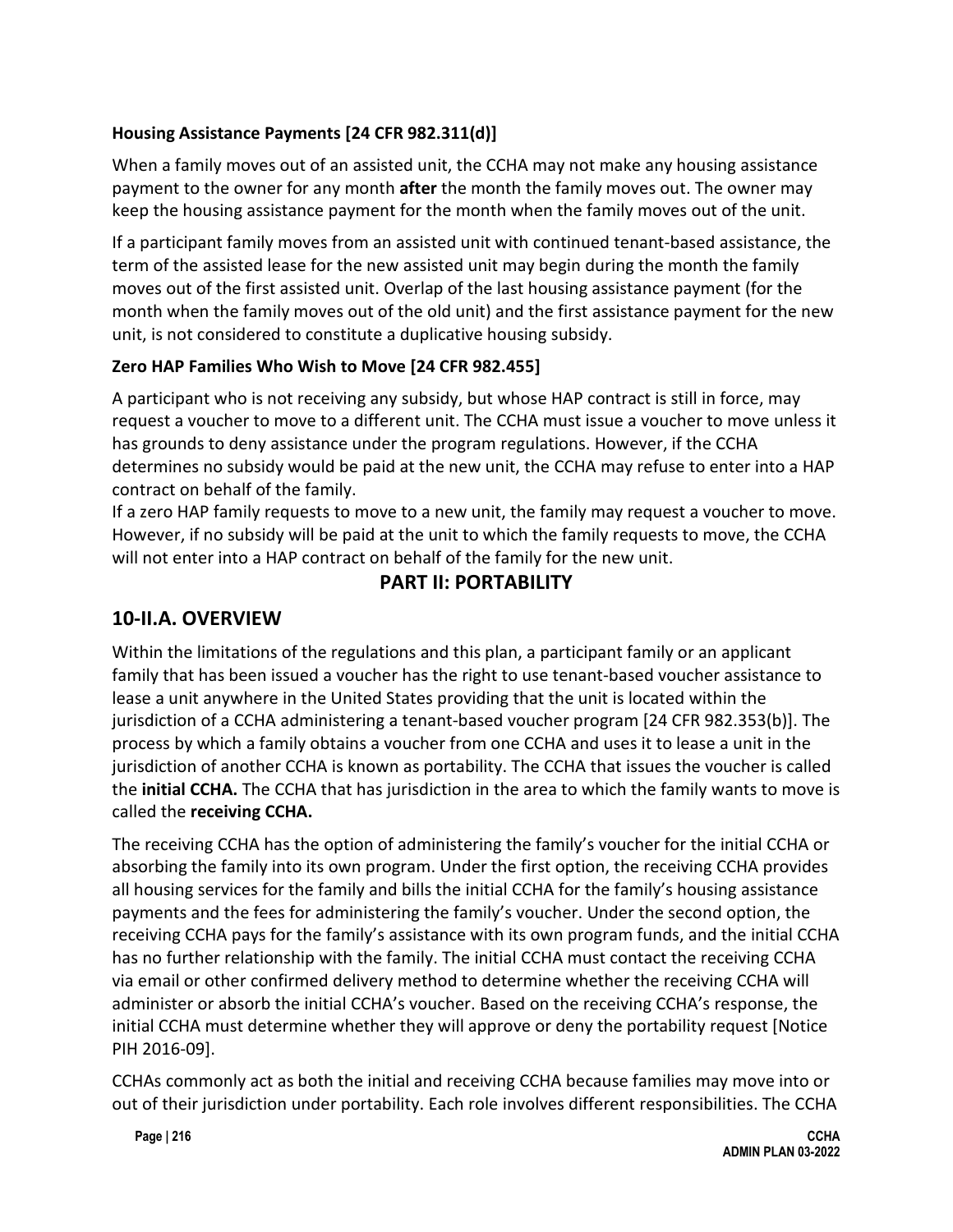will follow the rules and policies in section 10-II.B when it is acting as the initial CCHA for a family. It will follow the rules and policies in section 10-II.C when it is acting as the receiving CCHA for a family.

In administering portability, the initial CCHA and the receiving CCHA must comply with financial procedures required by HUD, including the use of HUD-required forms [24 CFR 982.355(e)(5)].

CCHAs must also comply with billing and payment deadlines. HUD may reduce an administrative fee to an initial or receiving CCHA if the CCHA does not comply with HUD portability requirements [24 CFR 982.355(e)(7)].

# **10-II.B. INITIAL CCHA ROLE**

#### **Allowable Moves under Portability**

A family may move with voucher assistance only to an area where there is at least one CCHA administering a voucher program [24 CFR 982.353(b)]. If there is more than one CCHA in the area, the initial CCHA provides the family with the contact information for the receiving CCHAs that serve the area, and the family selects the receiving CCHA. The family must inform the initial CCHA which CCHA it has selected. If the family prefers not to select the receiving CCHA, the initial CCHA will select the receiving CCHA on behalf of the family [24 CFR 982.255(b)].

Applicant families that have been issued vouchers as well as participant families may qualify to lease a unit outside the CCHA's jurisdiction under portability. HUD regulations and CCHA Policy determine whether a family qualifies.

#### *Applicant Families*

Under HUD regulations, most applicant families qualify to lease a unit outside the CCHA's jurisdiction under portability. However, HUD gives the CCHA discretion to deny a portability move by an applicant family for the same two reasons that it may deny any move by a participant family: insufficient funding and grounds for denial or termination of assistance. If a CCHA intends to deny a family permission to move under portability due to insufficient funding, the CCHA must notify HUD within 10 business days of the determination to deny the move [24 CFR 982.355(e)].

In determining whether or not to deny an applicant family permission to move under portability because the CCHA lacks sufficient funding or has grounds for denying assistance to the family, the initial CCHA will follow the policies established in section 10-I.B of this chapter. If the CCHA does deny the move due to insufficient funding, the CCHA will notify HUD in writing within 10 business days of the CCHA's determination to deny the move.

In addition, the CCHA may establish a policy denying the right to portability to nonresident applicants during the first 12 months after they are admitted to the program [24 CFR 982.353(c)].

If neither the head of household nor the spouse/cohead of an applicant family had a domicile (legal residence) in the CCHA's jurisdiction at the time that the family's initial application for assistance was submitted, the family must lease a unit within the initial CCHA's jurisdiction for at least 12 months before requesting portability.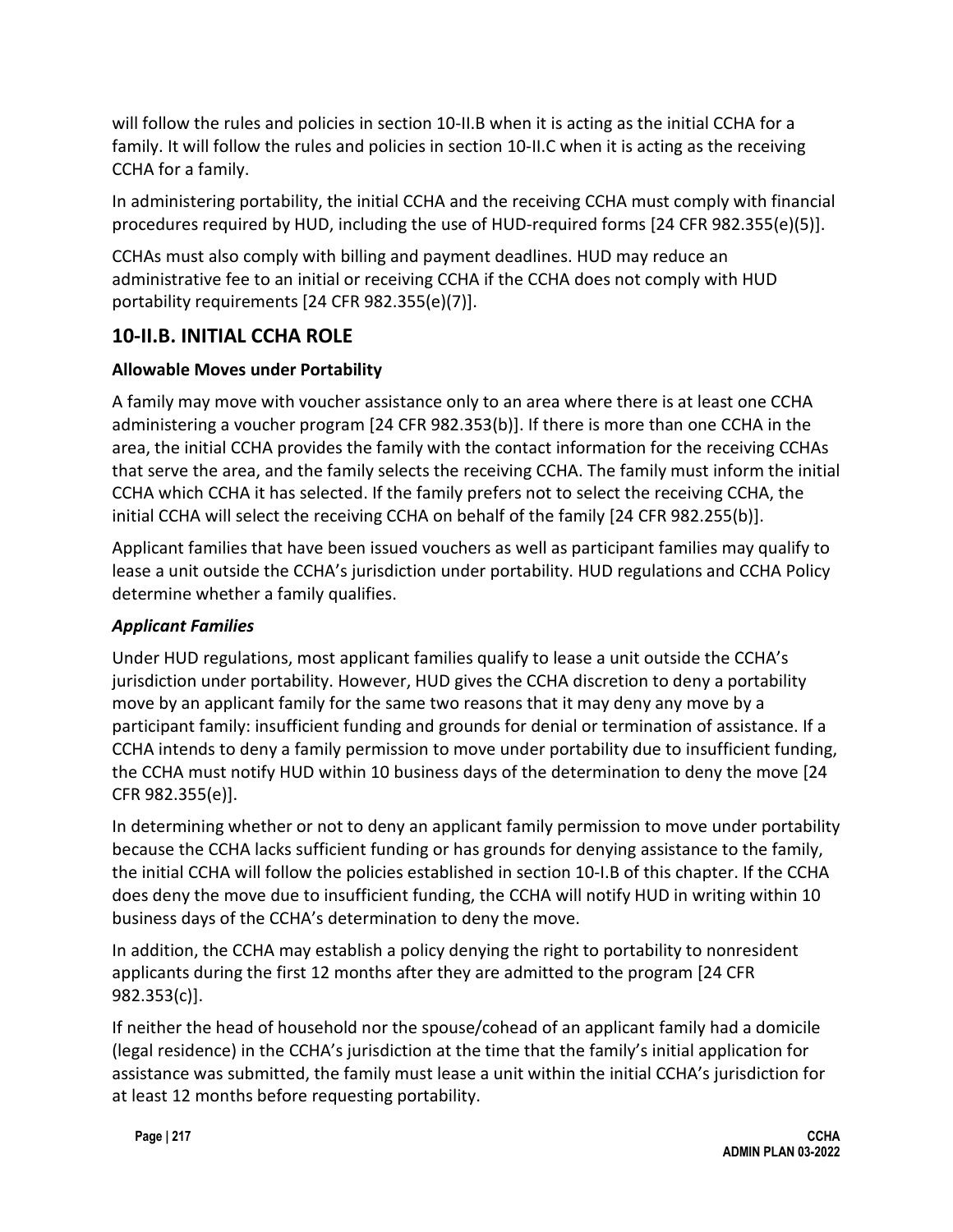The CCHA will consider exceptions to this policy for purposes of reasonable accommodation (see Chapter 2) or reasons related to domestic violence, dating violence, sexual assault, or stalking.

#### *Participant Families*

The initial CCHA must not provide portable assistance for a participant if a family has moved out of its assisted unit in violation of the lease [24 CFR 982.353(b)]. The Violence against Women Act of 2013 (VAWA) creates an exception to this prohibition for families who are otherwise in compliance with program obligations but have moved to protect the health or safety of a family member who is or has been a victim of domestic violence, dating violence, sexual assault, or stalking and who reasonably believed he or she was imminently threatened by harm from further violence if he or she remained in the unit [24 CFR 982.353(b)].

The CCHA will determine whether a participant family may move out of the CCHA's jurisdiction with continued assistance in accordance with the regulations and policies set forth here and in sections 10-I.A and 10-I.B of this chapter. The CCHA will notify the family of its determination in accordance with the approval policy set forth in section 10-I.C of this chapter.

#### **Determining Income Eligibility**

#### *Applicant Families*

An applicant family may lease a unit in a particular area under portability only if the family is income eligible for admission to the voucher program in that area [24 CFR 982.353(d)(1)]. The family must specify the area to which the family wishes to move  $[24 \text{ CFR } 982.355(c)(1)].$ 

The initial CCHA is responsible for determining whether the family is income eligible in the area to which the family wishes to move [24 CFR 982.353(d)(1), 24 CFR 982.355(9)]. If the applicant family is not income eligible in that area, the CCHA must inform the family that it may not move there and receive voucher assistance [Notice PIH 2016-09].

#### *Participant Families*

The income eligibility of a participant family is not redetermined if the family moves to a new jurisdiction under portability [24 CFR 982.353(d)(2)].

#### **Reexamination of Family Income and Composition**

No new reexamination of family income and composition is required for an applicant family.

For a participant family approved to move out of its jurisdiction under portability, the CCHA generally will conduct a reexamination of family income and composition only if the family's annual reexamination must be completed on or before the initial billing deadline specified on form HUD-52665, Family Portability Information.

The CCHA will make any exceptions to this policy necessary to remain in compliance with HUD regulations.

#### **Briefing**

The regulations and policies on briefings set forth in Chapter 5 of this plan require the CCHA to provide information on portability to all applicant families that qualify to lease a unit outside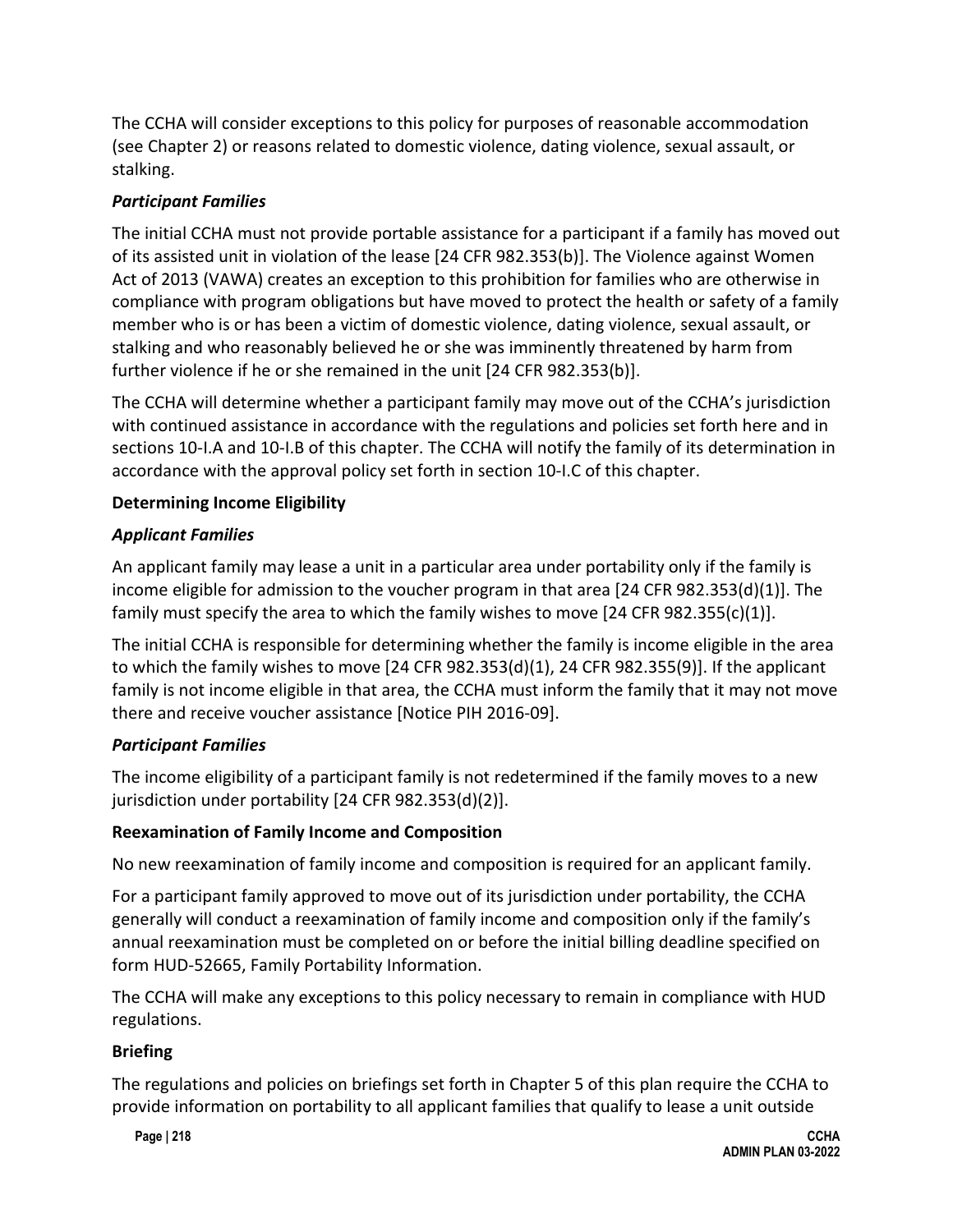the CCHA's jurisdiction under the portability procedures. Therefore, no special briefing is required for these families.

No formal briefing will be required for a participant family wishing to move outside the CCHA's jurisdiction under portability. However, the CCHA will provide the family with the same oral and written explanation of portability that it provides to applicant families selected for admission to the program (see Chapter 5).

The CCHA will provide the name, address, and phone of the contact for the CCHAs in the jurisdiction to which they wish to move. If there is more than one CCHA with jurisdiction over the area to which the family wishes to move, the CCHA will advise the family that the family selects the receiving CCHA and notify the initial CCHA of which receiving CCHA was selected. The CCHA will provide the family with contact information for all of the receiving CCHAs that serve the area. The CCHA will not provide any additional information about receiving CCHAs in the area. The CCHA will further inform the family that if the family prefers not to select the receiving CCHA, the initial CCHA will select the receiving CCHA on behalf of the family. In this case, the CCHA will not provide the family with information for all receiving CCHAs in the area.

The CCHA will advise the family that they will be under the RHA's policies and procedures, including screening, subsidy standards, voucher extension policies, and payment standards.

#### **Voucher Issuance and Term**

An applicant family has no right to portability until after the family has been issued a voucher [24 CFR 982.353(b)]. In issuing vouchers to applicant families, the CCHA will follow the regulations and procedures set forth in Chapter 5.

For participating families approved to move under portability, the CCHA will issue a new voucher within 10 business days of the CCHA's written approval to move.

The initial term of the voucher will be 90 days.

### **Voucher Extensions and Expiration**

The CCHA will approve **no** extensions to a voucher issued to an applicant or participant family porting out of the CCHA's jurisdiction except under the following circumstances: (a) the initial term of the voucher will expire before the portable family will be issued a voucher by the receiving CCHA, (b) the family decides to return to the initial CCHA's jurisdiction and search for a unit there, or (c) the family decides to search for a unit in a third CCHA's jurisdiction. In such cases, the policies on voucher extensions set forth in Chapter 5, section 5-II.E, of this plan will apply, including the requirement that the family apply for an extension in writing prior to the expiration of the initial voucher term.

To receive or continue receiving assistance under the initial CCHA's voucher program, a family that moves to another CCHA's jurisdiction under portability must be under HAP contract in the receiving CCHA's jurisdiction within 90 days following the expiration date of the initial CCHA's voucher term (including any extensions). (See below under "Initial Billing Deadline" for one exception to this policy.)

#### **Preapproval Contact with the Receiving CCHA**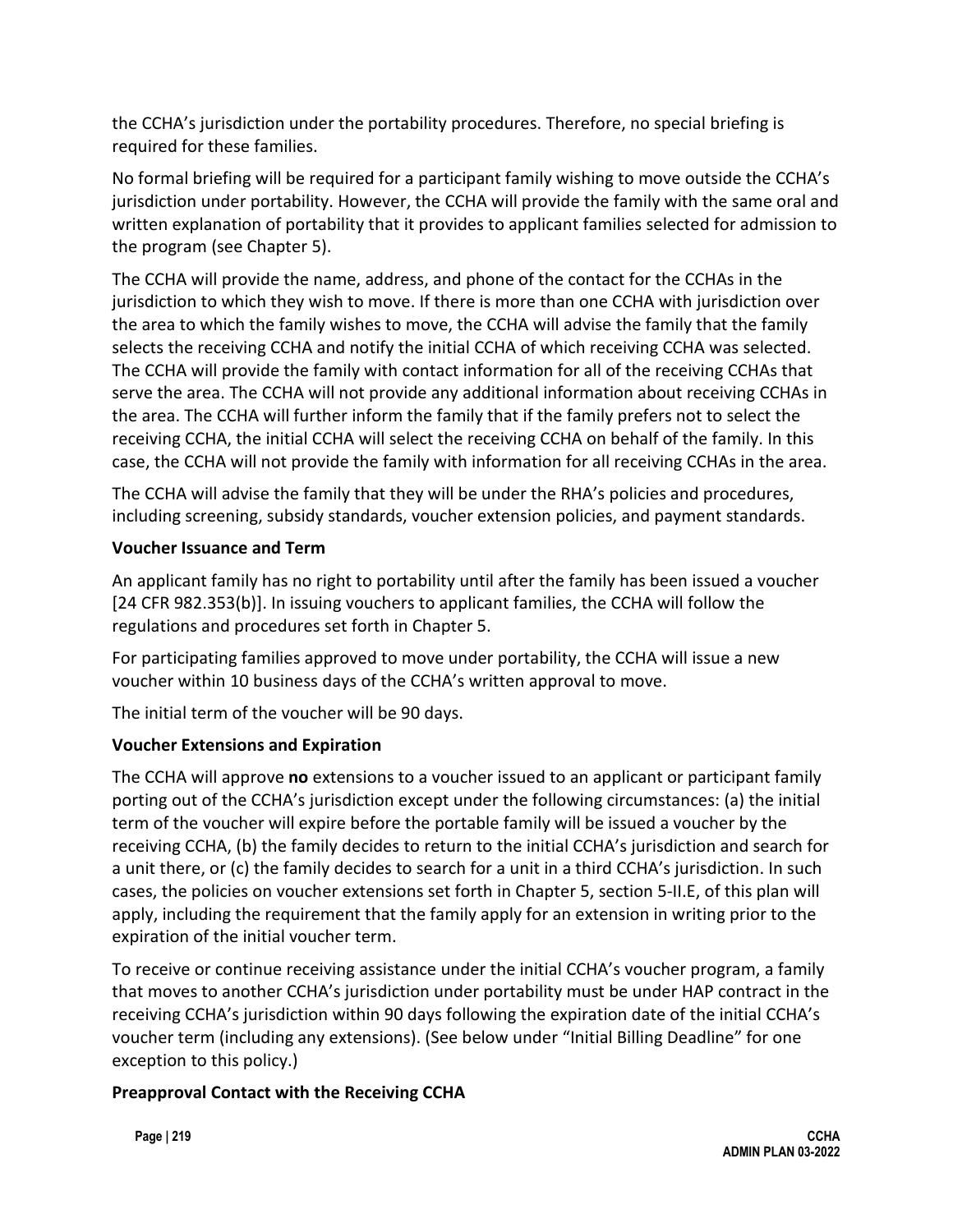Prior to approving a family's request to move under portability, the initial CCHA must contact the receiving CCHA via email or other confirmed delivery method to determine whether the receiving CCHA will administer or absorb the family's voucher. Based on the receiving CCHA's response, the initial CCHA must determine whether it will approve or deny the move [24 CFR 982.355(c)(3)].

The CCHA will use email, when possible, to contact the receiving CCHA regarding whether the receiving CCHA will administer or absorb the family's voucher.

#### **Initial Notification to the Receiving CCHA**

After approving a family's request to move under portability, the initial CCHA must promptly notify the receiving CCHA via email or other confirmed delivery method to expect the family [24 CFR 982.355(c)(3); 24 CFR 982.355(c)(7)]. The initial CCHA must also advise the family how to contact and request assistance from the receiving CCHA  $[24$  CFR  $982.355(c)(6)]$ .

Because the portability process is time-sensitive, the CCHA will notify the receiving CCHA by email, fax, or phone to expect the family. The initial CCHA will also ask the receiving CCHA to provide any information the family may need upon arrival, including the name, fax, email address, and telephone number of the staff person responsible for business with incoming portable families and procedures related to appointments for voucher issuance. The CCHA will pass this information along to the family. The CCHA will also ask for the name, address, telephone number, fax and email of the person responsible for processing the billing information.

#### **Sending Documentation to the Receiving CCHA**

The initial CCHA is required to send the receiving CCHA the following documents:

- •Form HUD-52665, Family Portability Information, with Part I filled out [Notice PIH 2016-09]
- •A copy of the family's voucher [Notice PIH 2016-09]
- •A copy of the family's most recent form HUD-50058, Family Report, or, if necessary in the case of an applicant family, family and income information in a format similar to that of form HUD-50058 [24 CFR 982.355(c)(7), Notice PIH 2016-09]
- •Copies of the income verifications backing up the form HUD-50058, including a copy of the family's current EIV data [24 CFR 982.355(c)(7), Notice PIH 2016-09]

In addition to these documents, the CCHA will provide the following information, if available, to the receiving CCHA:

Social security numbers (SSNs) Documentation of SSNs for all nonexempt household members whose SSNs have not been verified through the EIV system Documentation of legal identity Documentation of citizenship or eligible immigration status Documentation of participation in the earned income disallowance (EID) benefit Documentation of participation in a family self-sufficiency (FSS) program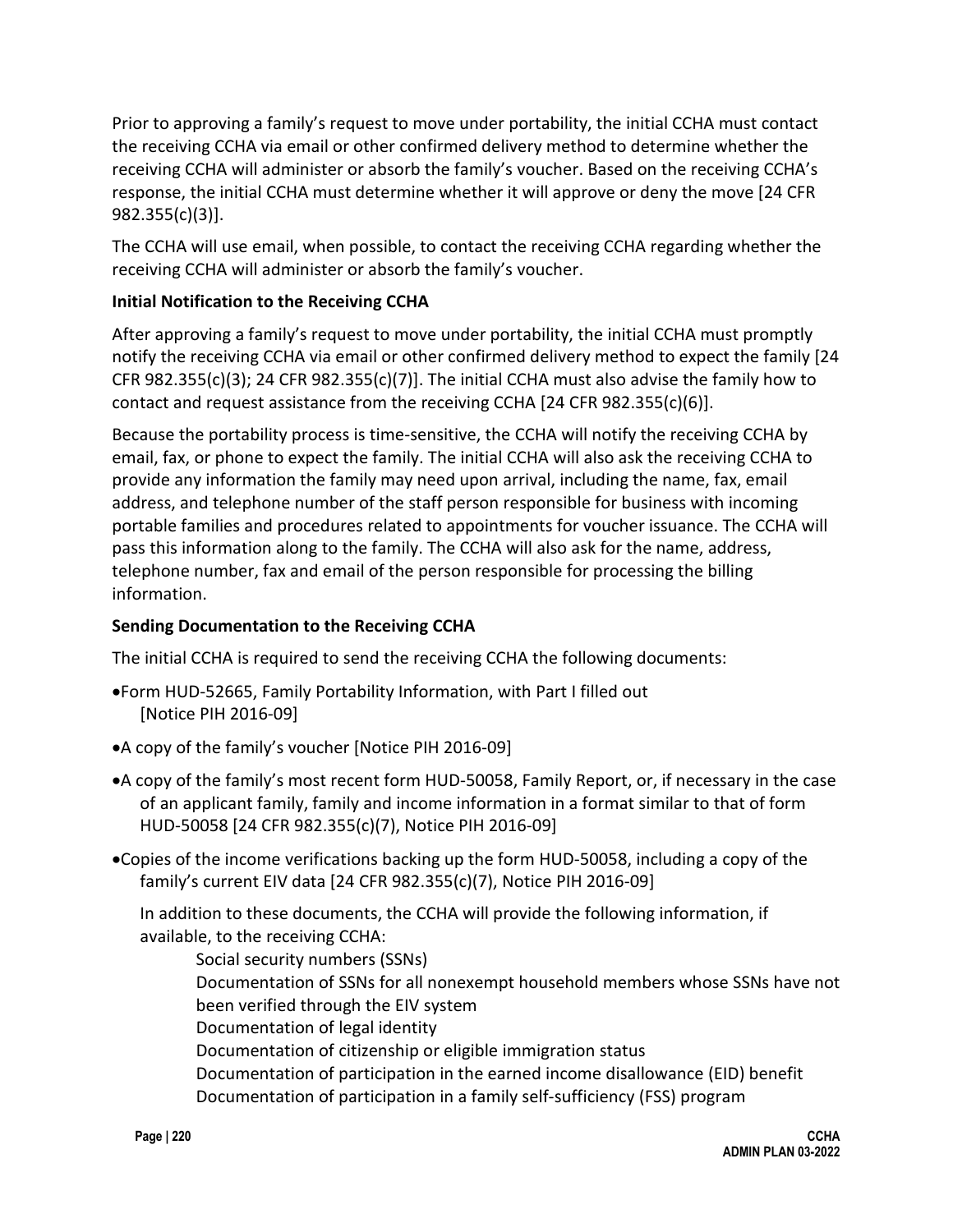The CCHA will notify the family in writing regarding any information provided to the receiving CCHA [HCV GB, p. 13-3].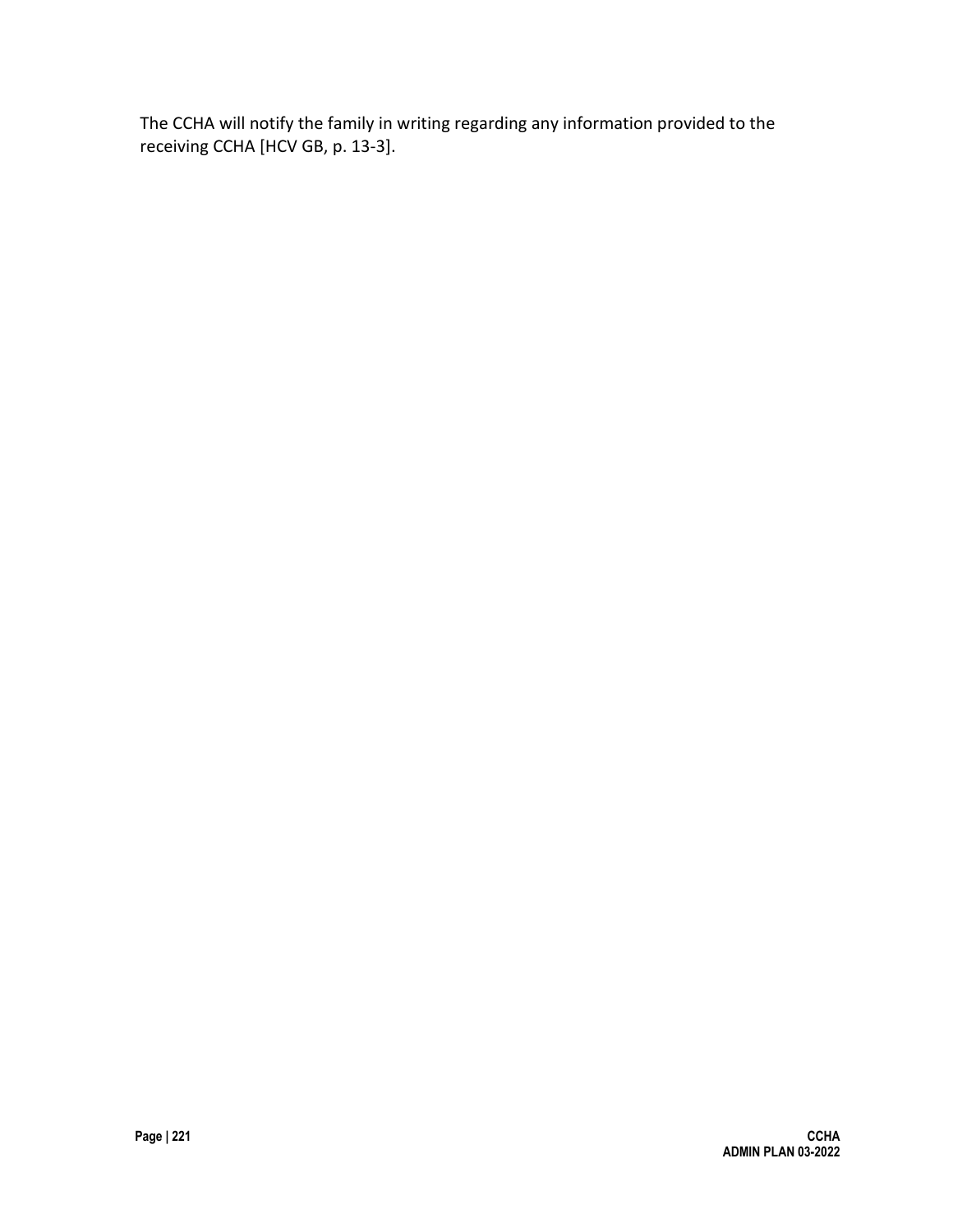#### **Initial Billing Deadline [Notice PIH 2016-09]**

The deadline for submission of initial billing is 90 days following the expiration date of the voucher issued to the family by the initial CCHA. In cases where suspension of the voucher delays the initial billing submission, the receiving CCHA must notify the initial CCHA of delayed billing before the billing deadline and document the delay is due to the suspension. In this case, the initial CCHA must extend the billing deadline by 30 days.

If the initial CCHA does not receive a billing notice by the deadline and does not intend to honor a late billing submission, it must notify the receiving CCHA in writing. The initial CCHA may report to HUD the receiving CCHA's failure to comply with the deadline.

If the initial CCHA will honor the late billing, no action is required.

If the CCHA has not received an initial billing notice from the receiving CCHA within the billing deadline, it will contact the receiving CCHA to inform them that it will not honor a late billing submission and will return any subsequent billings that it receives on behalf of the family. The CCHA will send the receiving CCHA a written confirmation of its decision by mail.

The CCHA will allow an exception to this policy if the family includes a person with disabilities and the late billing is a result of a reasonable accommodation granted to the family by the receiving CCHA.

#### **Monthly Billing Payments [24 CFR 982.355(e), Notice PIH 2016-09]**

If the receiving CCHA is administering the family's voucher, the receiving CCHA bills the initial CCHA for housing assistance payments and administrative fees. When reimbursing for administrative fees, the initial CCHA must promptly reimburse the receiving CCHA for the lesser of 80 percent of the initial CCHA ongoing administrative fee or 100 percent of the receiving CCHA's ongoing administrative fee for each program unit under contract on the first day of the month for which the receiving CCHA is billing the initial CCHA under portability. If the administrative fees are prorated for the HCV program, the proration will apply to the amount of the administrative fee for which the receiving CCHA may bill [24 CFR 982.355(e)(2)].

The initial CCHA is responsible for making billing payments in a timely manner. The first billing amount is due within 30 calendar days after the initial CCHA receives Part II of form HUD-52665 from the receiving CCHA. Subsequent payments must be **received** by the receiving CCHA no later than the fifth business day of each month. The payments must be provided in a form and manner that the receiving CCHA is able and willing to accept.

The initial CCHA may not terminate or delay making payments under existing portability billing arrangements as a result of over leasing or funding shortfalls. The CCHA must manage its tenant-based program in a manner that ensures that it has the financial ability to provide assistance for families that move out of its jurisdiction under portability and are not absorbed by receiving CCHAs as well as for families that remain within its jurisdiction.

The initial CCHA will utilize direct deposit to ensure that the payment is received by the deadline unless the receiving CCHA notifies the initial CCHA that direct deposit is not acceptable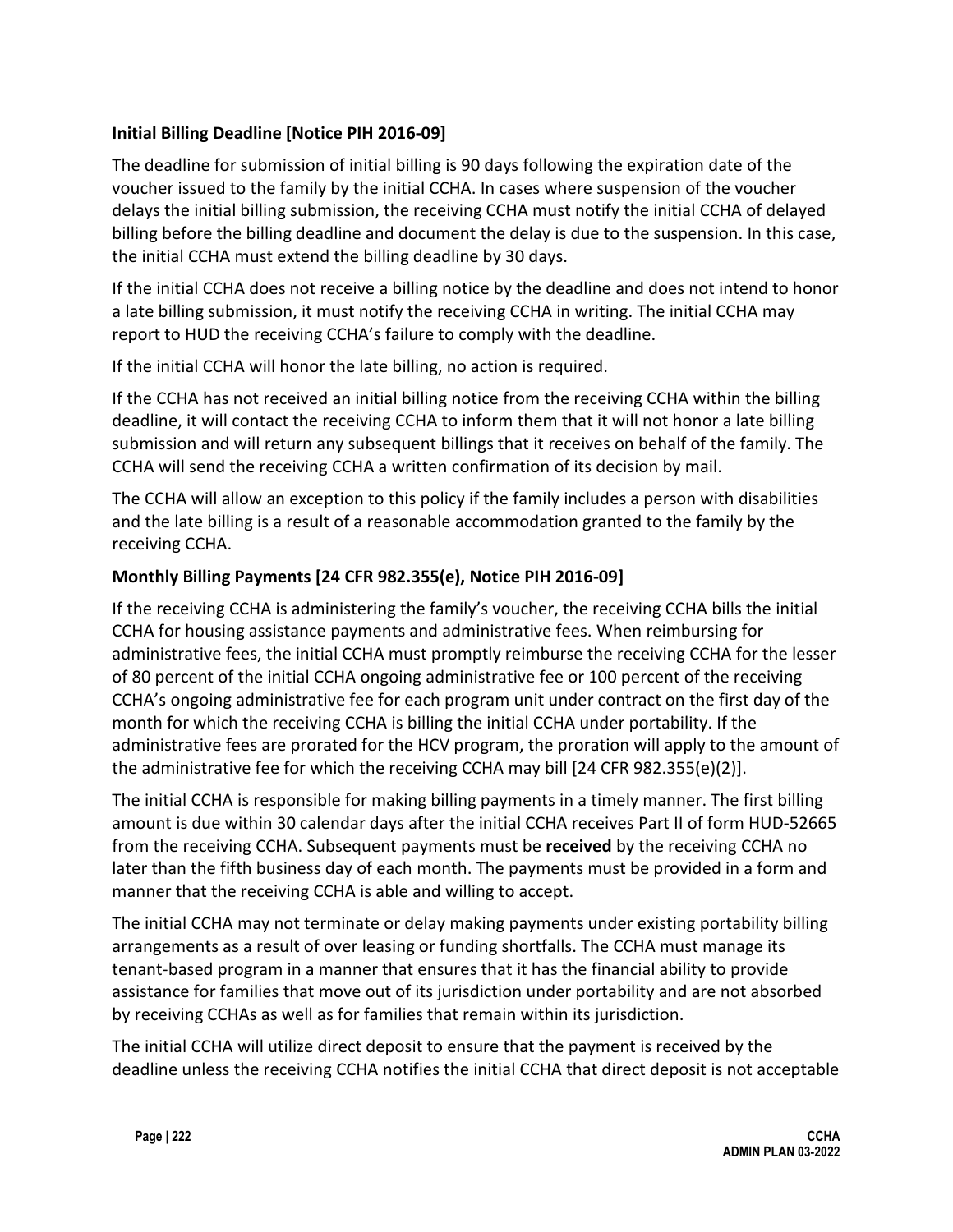to them. If the initial CCHA extends the term of the voucher, the receiving CCHA's voucher will expire 30 calendar days from the new expiration date of the initial CCHA's voucher.

# **Annual Updates of Form HUD-50058**

If the initial CCHA is being billed on behalf of a portable family, it should receive an updated form HUD-50058 each year from the receiving CCHA. If the initial CCHA fails to receive an updated 50058 by the family's annual reexamination date, the initial CCHA should contact the receiving CCHA to verify the status of the family. The initial CCHA must continue paying the receiving CCHA based on the last form HUD-50058 received, unless instructed otherwise by HUD. The initial CCHA may seek absorption of the vouchers by following steps outlined in Notice PIH 2016-09.

# **Denial or Termination of Assistance [24 CFR 982.355(c)(17)]**

At any time, either the initial CCHA or the receiving CCHA may make a determination to deny or terminate assistance with the family in accordance with 24 CFR 982.552 and 24 CFR 982.553. (For CCHA policies on denial and termination, see Chapters 3 and 12, respectively.)

# **10-II.C. RECEIVING CCHA ROLE**

If a family has a right to lease a unit in the receiving CCHA's jurisdiction under portability, the receiving CCHA must provide assistance for the family [24 CFR 982.355(10)]. HUD may determine in certain instances that a CCHA is not required to accept incoming portable families, such as a CCHA in a declared disaster area. However, the CCHA must have approval in writing from HUD before refusing any incoming portable families [24 CFR 982.355(b)].

Administration of the voucher must be in accordance with the receiving CCHA's policies. This requirement also applies to policies of moving to Work agencies. The receiving CCHA procedures and preferences for selection among eligible applicants do not apply to the family, and the receiving CCHA waiting list is not used [24 CFR 982.355(c)(10)]. The family's unit, or voucher, size is determined in accordance with the subsidy standards of the receiving CCHA [24 CFR 982.355(c)(12)], and the receiving CCHA's policies on extensions of the voucher term apply [24 CFR 982.355(c)(14)].

# **Responding to Initial CCHA's Request [24 CFR 982.355(c)]**

The receiving CCHA must respond via email or other confirmed delivery method to the initial CCHA's inquiry to determine whether the family's voucher will be billed or absorbed [24 CFR 982.355(c)(3)]. If the receiving CCHA informs the initial CCHA that it will be absorbing the voucher, the receiving CCHA cannot reverse its decision at a later date without consent of the initial CCHA (24 CFR 982.355(c)(4).

The CCHA will use email, when possible, to notify the initial CCHA whether it will administer or absorb the family's voucher.

### **Initial Contact with Family**

When a family moves into the CCHA's jurisdiction under portability, the family is responsible for promptly contacting the CCHA and complying with the CCHA's procedures for incoming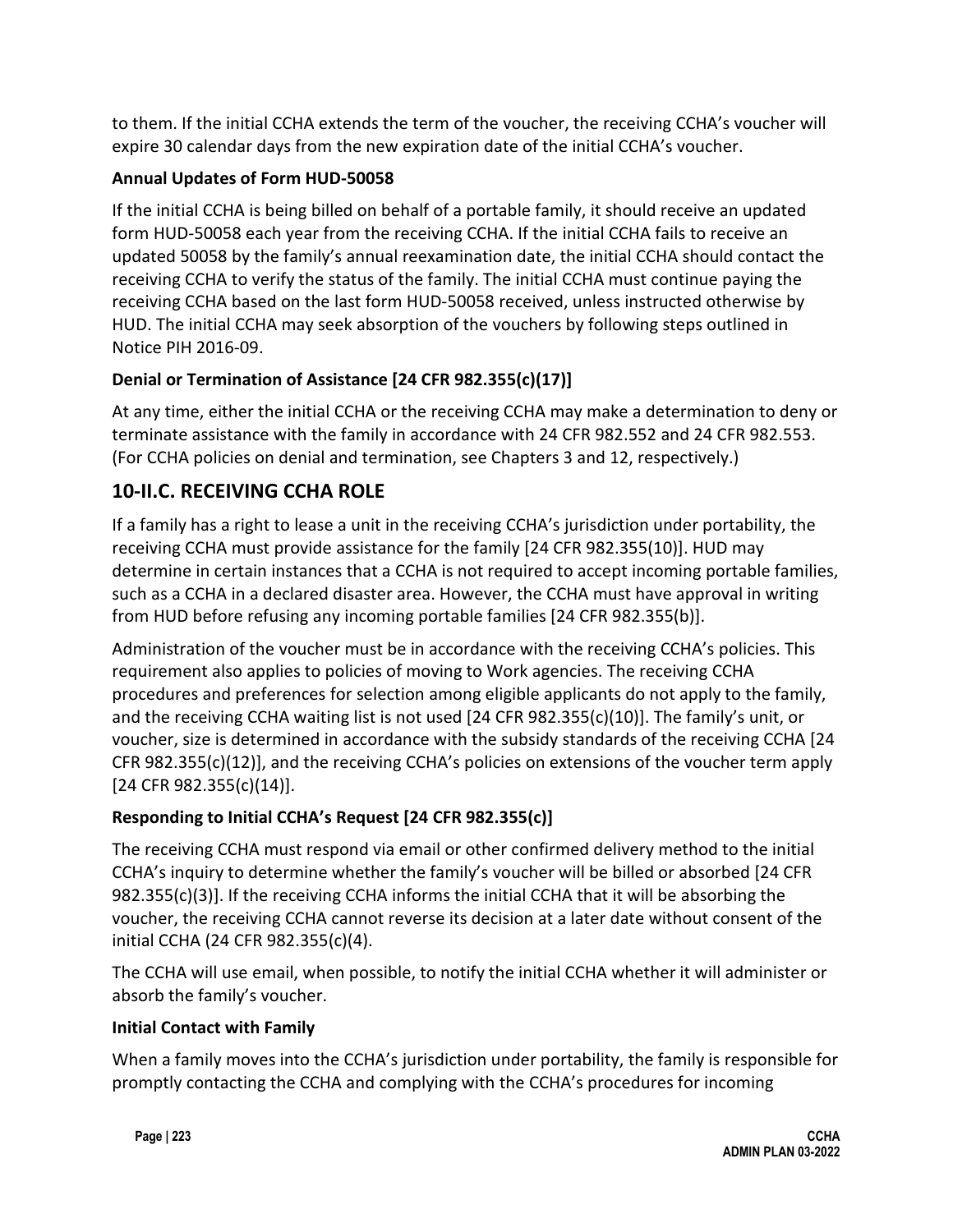portable families. The family's failure to comply may result in denial or termination of the receiving CCHA's voucher [24 CFR 982.355(c)(8)].

If the voucher issued to the family by the initial CCHA has expired, the receiving CCHA must contact the initial CCHA to determine if it will extend the voucher [24 CFR 982.355(c)(13)]. An informal hearing is not required when a voucher has expired without the family leasing a unit.

If for any reason the receiving CCHA refuses to process or provide assistance to a family under the portability procedures, the family must be given the opportunity for an informal review or hearing [Notice PIH 2016-09]. (For more on this topic, see later under "Denial or Termination of Assistance.")

#### **Briefing**

HUD allows the receiving CCHA to require a briefing for an incoming portable family as long as the requirement does not unduly delay the family's search [Notice PIH 2016-09].

The CCHA will not require the family to attend a briefing. The CCHA will provide the family with a briefing packet (as described in Chapter 5) and, in an individual briefing, will orally inform the family about the CCHA's payment and subsidy standards, procedures for requesting approval of a unit, the unit inspection process, and the leasing process. The CCHA will suggest that the family attend a full briefing at a later date.

#### **Income Eligibility and Reexamination**

The receiving CCHA does not redetermine eligibility for a portable family that was already receiving assistance in the initial CCHA's voucher program [24 CFR 982.355(c)(9)]. If the receiving CCHA opts to conduct a new reexamination for a current participant family, the receiving CCHA may not delay issuing the family a voucher or otherwise delay approval of a unit [24 CFR 982.355(c)(11)].

The PHA will rely upon the income information provided by the initial PHA and will not conduct a new reexamination of income and composition for incoming portable families.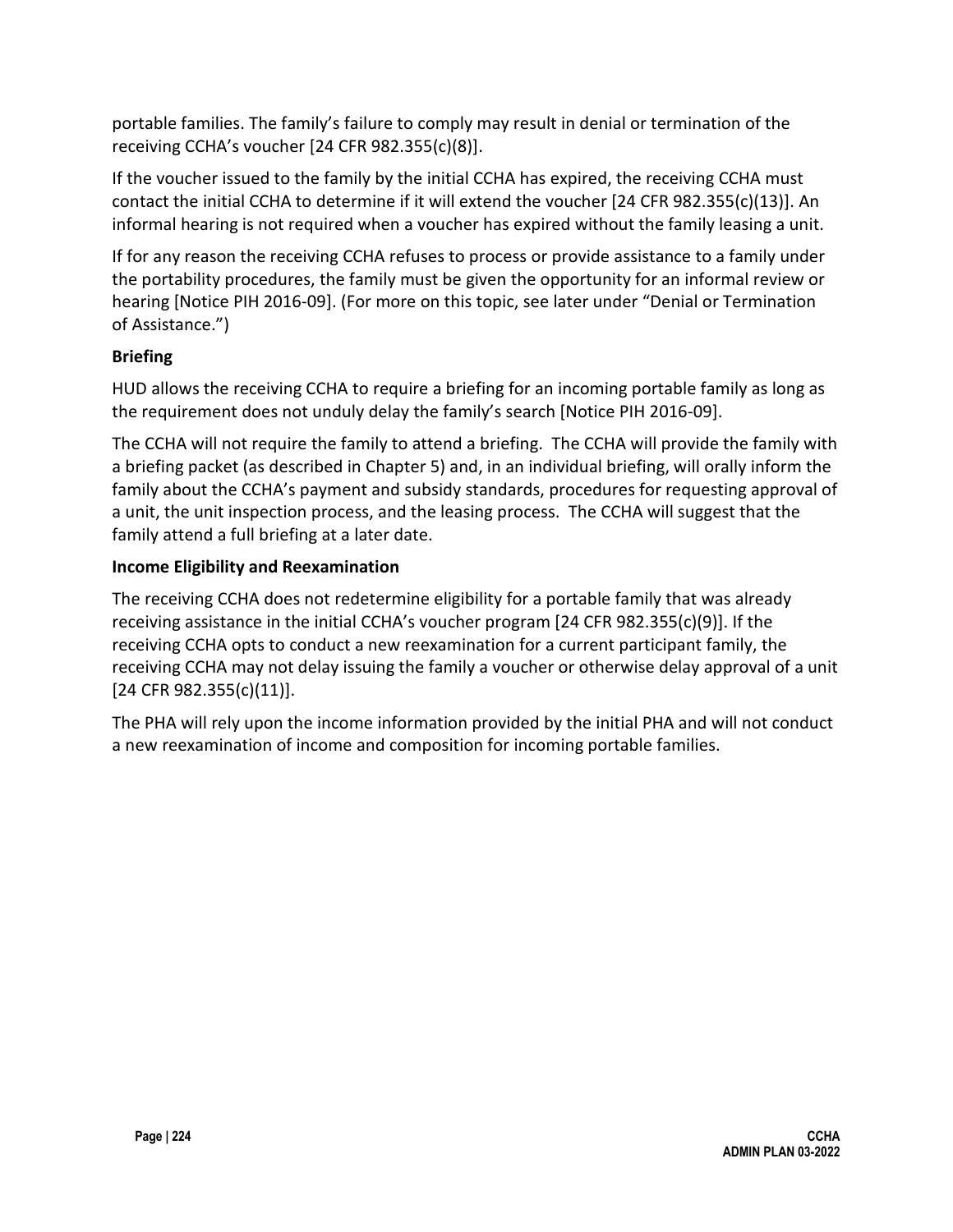#### **Voucher Issuance**

When a family moves into its jurisdiction under portability, the receiving CCHA is required to issue the family a voucher [24 CFR 982.355(c)(13)]. The family must submit a request for tenancy approval to the receiving CCHA during the term of the receiving CCHA's voucher [24 CFR 982.355(c)(15)].

#### *Timing of Voucher Issuance*

HUD expects the receiving CCHA to issue the voucher within two weeks after receiving the family's paperwork from the initial CCHA if the information is in order, the family has contacted the receiving CCHA, and the family complies with the receiving CCHA's procedures [Notice PIH 2016-09].

When a family ports into its jurisdiction, the CCHA will issue the family a voucher based on the paperwork provided by the initial PHA unless the family's paperwork from the initial PHA is incomplete, the family's voucher from the initial PHA has expired or the family does not comply with the CCHA's procedures. The CCHA will update the family's information when verification has been completed.

#### *Voucher Term*

The term of the receiving CCHA's voucher may not expire before 30 calendar days from the expiration of the initial CCHA's voucher [24 CFR 982.355(c)(13)]. If the initial CCHA extends the term of the voucher, the receiving CCHA's voucher may not expire before 30 days from the new expiration date of the initial CCHA's voucher [Notice PIH 2016-09].

The receiving PHA's voucher will expire 30 calendars days from the expiration date of the initial PHA's voucher. If the initial PHA extends the term of the voucher, the receiving PHA's voucher will expire 30 calendar days from the new expiration date of the initial PHA's voucher.

### *Voucher Extensions [24 CFR 982.355(c)(14), Notice 2016-09]*

Once the receiving PHA issues the portable family a voucher, the receiving PHA's policies on extensions of the voucher term apply. The receiving PHA must inform the initial PHA of any extension granted to the term of the voucher. It must also bear in mind the billing deadline provided by the initial PHA. Unless willing and able to absorb the family, the receiving PHA should ensure that any voucher expiration date would leave sufficient time to process a request for tenancy approval, execute a HAP contract, and deliver the initial billing to the initial PHA.

The CCHA generally will not extend the term of the voucher that it issues to an incoming portable family unless the CCHA plans to absorb the family into its own program, in which case it will follow the policies on voucher extension set forth in section 5-II.E.

The CCHA will consider an exception to this policy as a reasonable accommodation to a person with disabilities (see Chapter 2).

### *Voucher Suspensions [24 CFR 982.303, 24 CFR 982.355(c)(15)]*

If the family submits a request for tenancy approval during the term of the receiving CCHA's voucher, the CCHA must suspend the term of that voucher. The term of the voucher stops from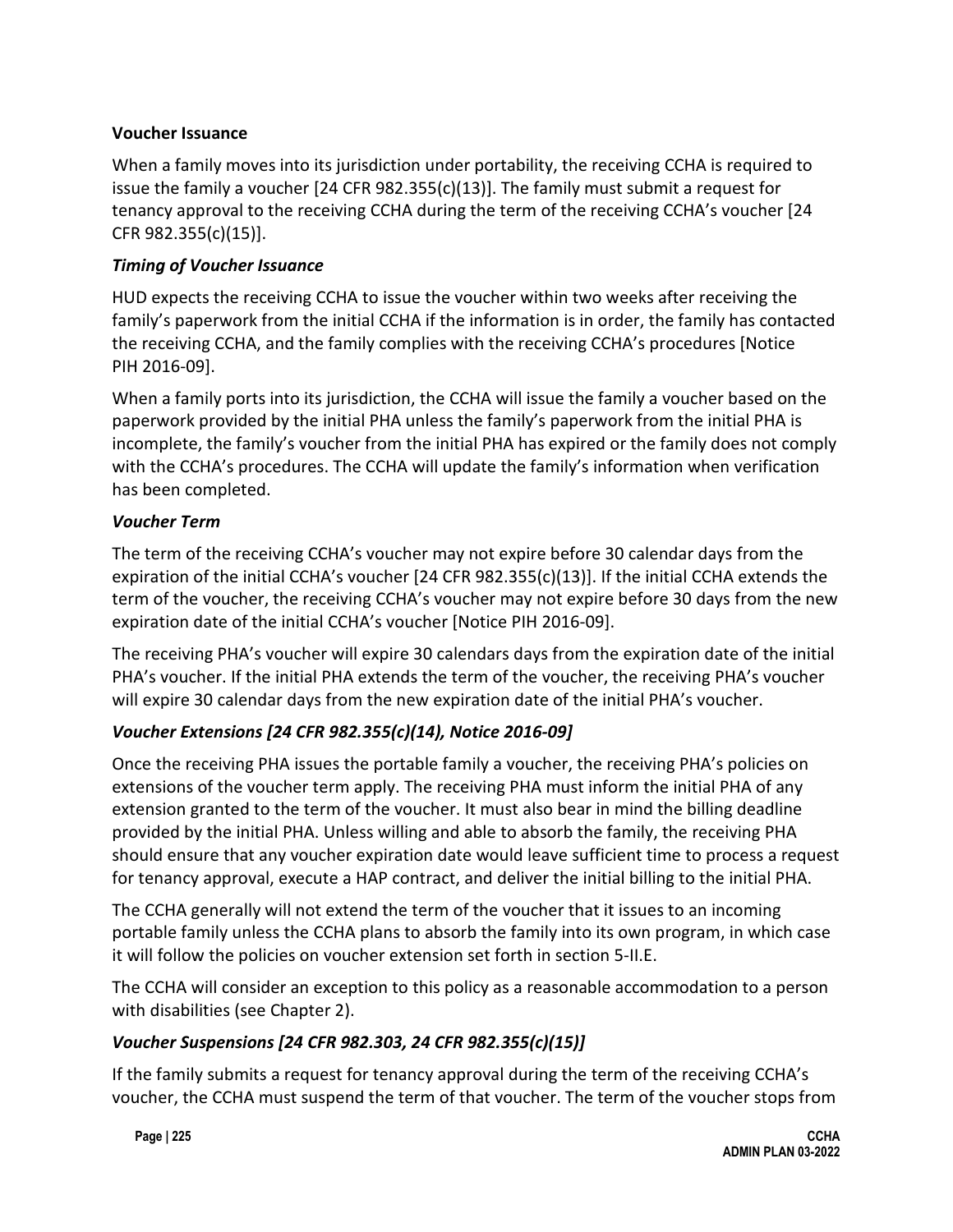the date that the family submits a request for CCHA approval of the tenancy until the date the CCHA notifies the family in writing whether the request has been approved or denied [24 CFR 982.4(b)] (see Section 5-II.E).

# **Notifying the Initial CCHA**

The receiving CCHA must promptly notify the initial CCHA if the family has leased an eligible unit under the program or if the family fails to submit a request for tenancy approval for an eligible unit within the term of the receiving CCHA's voucher [24 CFR 982.355(c)(16)]. The receiving CCHA is required to use Part II of form HUD-52665, Family Portability Information, for this purpose [Notice PIH 2016-09]. (For more on this topic and the deadline for notification, see below under "Administering a Portable Family's Voucher.")

If an incoming portable family ultimately decides not to lease in the jurisdiction of the receiving CCHA but instead wishes to return to the initial CCHA's jurisdiction or to search in another jurisdiction, the receiving CCHA must refer the family back to the initial CCHA. In such a case the voucher of record for the family is once again the voucher originally issued by the initial CCHA. Any extension of search time provided by the receiving CCHA's voucher is only valid for the family's search in the receiving CCHA's jurisdiction [Notice PIH 2016-09].

# **Administering a Portable Family's Voucher**

# *Portability Billing [24 CFR 982.355(e)]*

To cover assistance for a portable family that was not absorbed, the receiving CCHA bills the initial CCHA for housing assistance payments and administrative fees. The amount of the housing assistance payment for a portable family in the receiving CCHA's program is determined in the same manner as for other families in the receiving CCHA's program.

The receiving CCHA may bill the initial CCHA for the lesser of 80 percent of the initial CCHA's ongoing administrative fee or 100 percent of the receiving CCHA's ongoing administrative fee for each program unit under contract on the first day of the month for which the receiving CCHA is billing the initial CCHA under portability. If the administrative fees are prorated for the HCV program, the proration will apply to the amount of the administrative fee for which the receiving CCHA may bill (i.e., the receiving CCHA may bill for the lesser of 80 percent of the initial CCHA's prorated ongoing administrative fee or 100 percent of the receiving CCHA's ongoing administrative fee).

If both CCHAs agree, the CCHAs may negotiate a different amount of reimbursement.

Unless the CCHA negotiates a different amount of reimbursement with the initial PHA, the CCHA will bill the initial PHA the maximum amount of administrative fees allowed, ensuring any administrative fee proration has been properly applied.

### *Initial Billing Deadline*

If a portable family's search for a unit is successful and the receiving CCHA intends to administer the family's voucher, the receiving CCHA must submit its initial billing notice (Part II of form HUD-52665) in time that the notice will be **received** no later than 90 days following the expiration date of the family's voucher issued by the initial CCHA [Notice PIH 2016-09]. This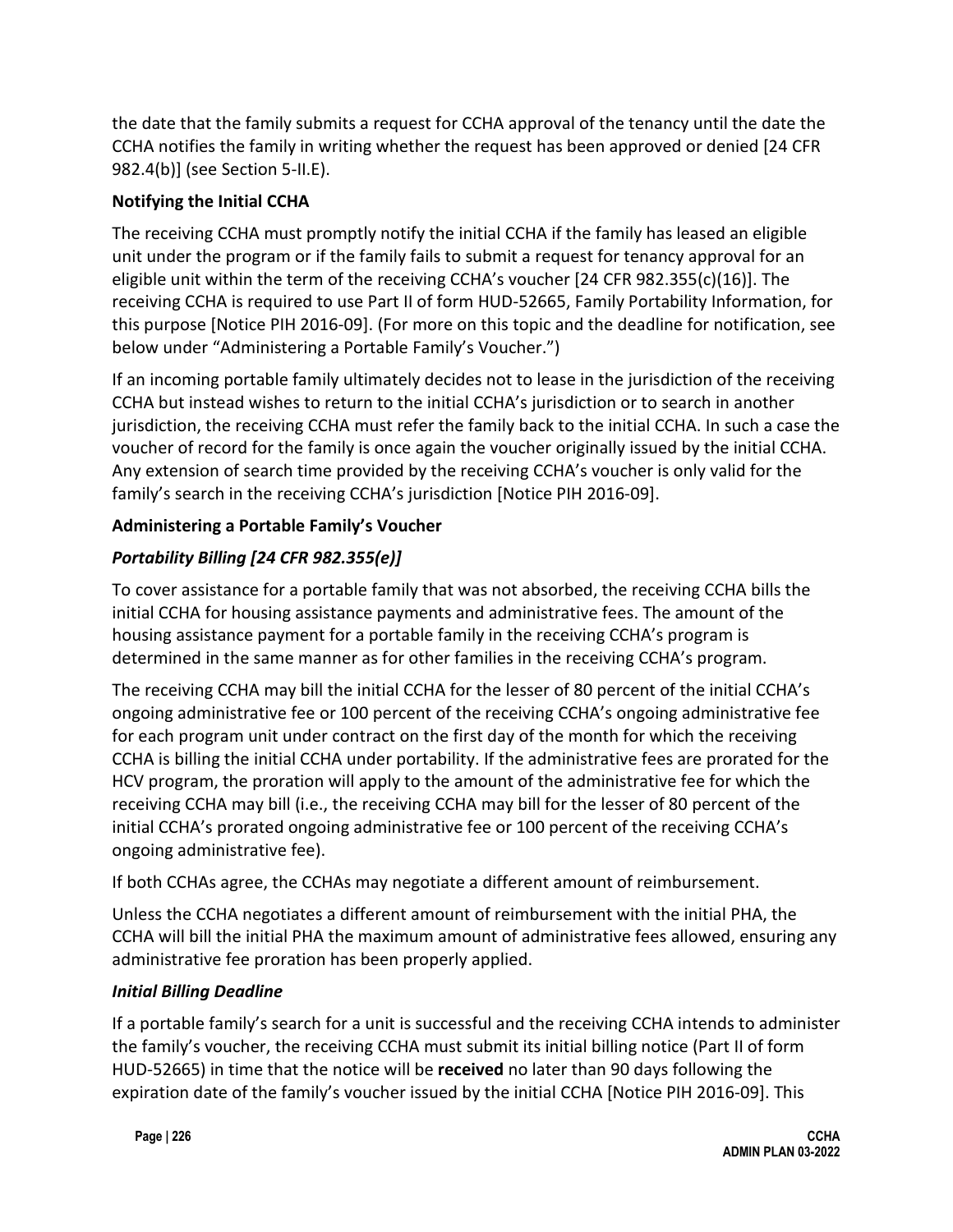deadline may be extended for 30 additional days if the delay is due to suspension of the voucher's term (see Initial Billing Section). A copy of the family's form HUD-50058, Family Report, completed by the receiving CCHA must be attached to the initial billing notice. The receiving CCHA may send these documents by mail, fax, or email.

The CCHA will send its initial billing notice by email or fax, if necessary, to meet the billing deadline but will also send the notice by regular mail.

If the receiving CCHA fails to send the initial billing by the deadline, it is required to absorb the family into its own program unless (a) the initial CCHA is willing to accept the late submission or (b) HUD requires the initial CCHA to honor the late submission (e.g., because the receiving CCHA is over leased) [Notice PIH 2016-09].

### *Ongoing Notification Responsibilities [Notice PIH 2016-09, HUD-52665]*

**Annual Reexamination.** The receiving CCHA must send the initial CCHA a copy of a portable family's updated form HUD-50058 after each annual reexamination for the duration of time the receiving CCHA is billing the initial CCHA on behalf of the family, regardless of whether there is a change in the billing amount.

The CCHA will send a copy of the updated HUD-50058 by email, or mail no later than 10 business days after the effective date of the reexamination.

**Change in Billing Amount.** The receiving CCHA is required to notify the initial CCHA, using form HUD-52665, of any change in the billing amount for the family as a result of:

- •A change in the HAP amount (because of a reexamination, a change in the applicable payment standard, a move to another unit, etc.)
- •An abatement or subsequent resumption of the HAP payments
- •Termination of the HAP contract
- •Payment of a damage/vacancy loss claim for the family
- •Termination of the family from the program

The timing of the notice of the change in the billing amount should correspond with the notification to the owner and the family in order to provide the initial CCHA with advance notice of the change. Under no circumstances should the notification be later than 10 business days following the effective date of the change in the billing amount. If the receiving CCHA fails to send Form HUD-52665 within 10 days of effective date of billing changes, the initial CCHA is not responsible for any increase prior to notification. If the change resulted in a decrease in the monthly billing amount, the initial CCHA will offset future monthly payments until the difference is reconciled.

### *Late Payments [Notice PIH 2016-09]*

If the initial CCHA fails to make a monthly payment for a portable family by the fifth business day of the month, the receiving CCHA must promptly notify the initial CCHA in writing of the deficiency. The notice must identify the family, the amount of the billing payment, the date the billing payment was due, and the date the billing payment was received (if it arrived late). The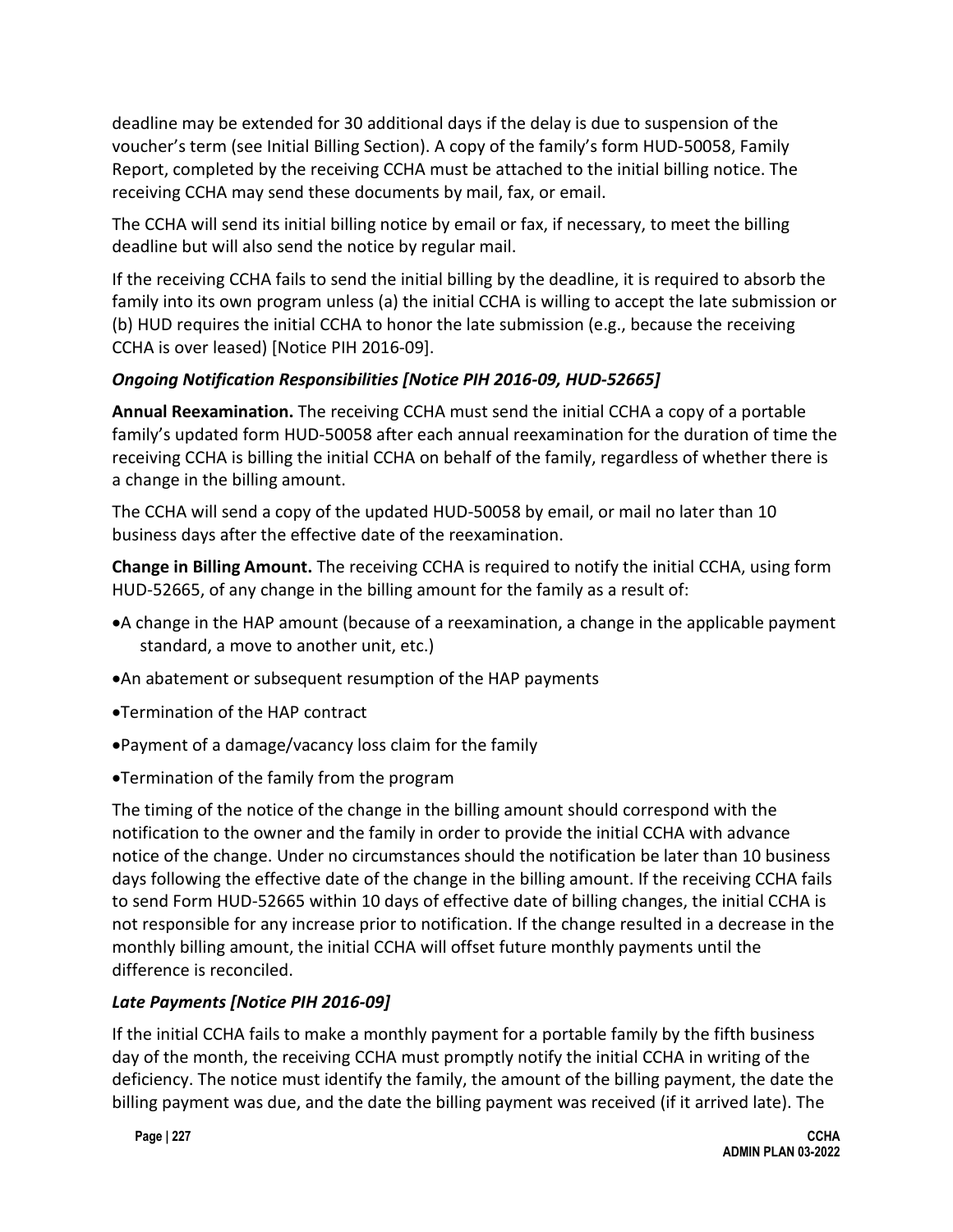receiving CCHA must send a copy of the notification to the Office of Public Housing (OPH) in the HUD area office with jurisdiction over the receiving CCHA. If the initial CCHA fails to correct the problem by the second month following the notification, the receiving CCHA may request by memorandum to the director of the OPH with jurisdiction over the receiving CCHA that HUD transfer the unit in question. A copy of the initial notification and any subsequent correspondence between the CCHAs on the matter must be attached. The receiving CCHA must send a copy of the memorandum to the initial CCHA. If the OPH decides to grant the transfer, the billing arrangement on behalf of the family ceases with the transfer, but the initial CCHA is still responsible for any outstanding payments due to the receiving CCHA.

#### *Overpayments [Notice PIH 2016-09]*

In all cases where the receiving CCHA has received billing payments for billing arrangements no longer in effect, the receiving CCHA is responsible for returning the full amount of the overpayment (including the portion provided for administrative fees) to the initial CCHA.

In the event that HUD determines billing payments have continued for at least three months because the receiving CCHA failed to notify the initial CCHA that the billing arrangement was terminated, the receiving CCHA must take the following steps:

- •Return the full amount of the overpayment, including the portion provided for administrative fees, to the initial CCHA.
- •Once full payment has been returned, notify the Office of Public Housing in the HUD area office with jurisdiction over the receiving CCHA of the date and the amount of reimbursement to the initial CCHA.

At HUD's discretion, the receiving CCHA will be subject to the sanctions spelled out in Notice PIH 2016-09.